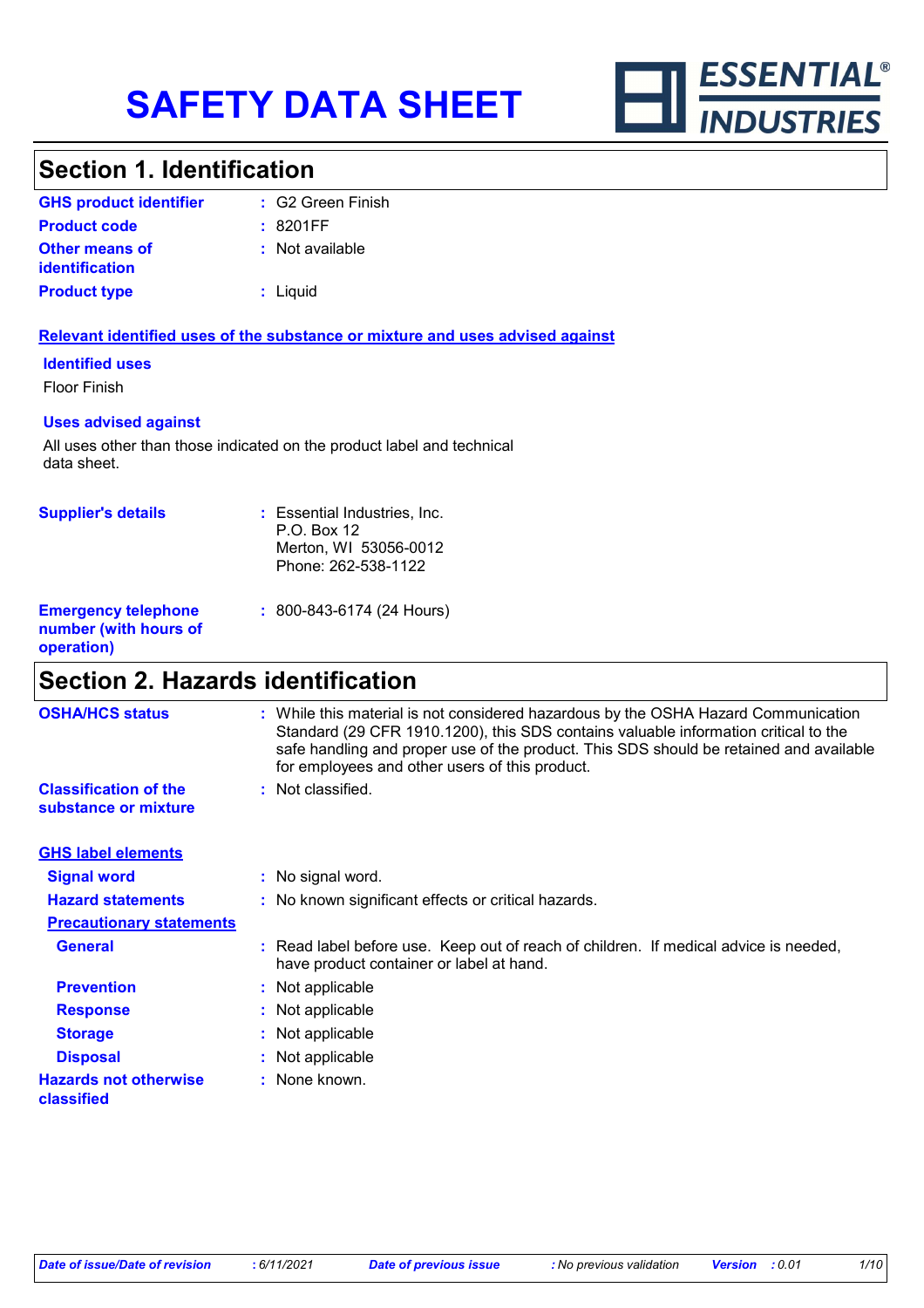### **Section 3. Composition/information on ingredients**

#### **Substance/mixture :**

Mixture

| <b>Ingredient name</b>        | $\bullet$ | <b>CAS number</b> |
|-------------------------------|-----------|-------------------|
| 2-(2-ethoxyethoxy)ethanol     | .≤5       | 111-90-0          |
| tris(2-butoxyethyl) phosphate | ≲3        | 78-51-3           |

Any concentration shown as a range is to protect confidentiality or is due to batch variation.

**There are no additional ingredients present which, within the current knowledge of the supplier and in the concentrations applicable, are classified as hazardous to health or the environment and hence require reporting in this section.**

**Occupational exposure limits, if available, are listed in Section 8.**

### **Section 4. First aid measures**

#### **Description of necessary first aid measures**

| <b>Eye contact</b>  | : Immediately flush eyes with plenty of water, occasionally lifting the upper and lower<br>eyelids. Check for and remove any contact lenses. Get medical attention if irritation<br>occurs.                                                                                                                                                            |
|---------------------|--------------------------------------------------------------------------------------------------------------------------------------------------------------------------------------------------------------------------------------------------------------------------------------------------------------------------------------------------------|
| <b>Inhalation</b>   | : Remove victim to fresh air and keep at rest in a position comfortable for breathing. Get<br>medical attention if symptoms occur.                                                                                                                                                                                                                     |
| <b>Skin contact</b> | : Flush contaminated skin with plenty of water. Remove contaminated clothing and<br>shoes. Get medical attention if symptoms occur.                                                                                                                                                                                                                    |
| <b>Ingestion</b>    | : Wash out mouth with water. Remove victim to fresh air and keep at rest in a position<br>comfortable for breathing. If material has been swallowed and the exposed person is<br>conscious, give small quantities of water to drink. Do not induce vomiting unless<br>directed to do so by medical personnel. Get medical attention if symptoms occur. |

#### **Most important symptoms/effects, acute and delayed**

| <b>Potential acute health effects</b> |                                                                                                                                |
|---------------------------------------|--------------------------------------------------------------------------------------------------------------------------------|
| <b>Eye contact</b>                    | : No known significant effects or critical hazards.                                                                            |
| <b>Inhalation</b>                     | : No known significant effects or critical hazards.                                                                            |
| <b>Skin contact</b>                   | : No known significant effects or critical hazards.                                                                            |
| <b>Ingestion</b>                      | : No known significant effects or critical hazards.                                                                            |
| <b>Over-exposure signs/symptoms</b>   |                                                                                                                                |
| <b>Eye contact</b>                    | : No specific data.                                                                                                            |
| <b>Inhalation</b>                     | : No specific data.                                                                                                            |
| <b>Skin contact</b>                   | : No specific data.                                                                                                            |
| <b>Ingestion</b>                      | : No specific data.                                                                                                            |
|                                       | <u>Indication of immediate medical attention and special treatment needed, if necessary</u>                                    |
| <b>Notes to physician</b>             | : Treat symptomatically. Contact poison treatment specialist immediately if large<br>quantities have been ingested or inhaled. |
| <b>Specific treatments</b>            | : No specific treatment.                                                                                                       |
| <b>Protection of first-aiders</b>     | : No action shall be taken involving any personal risk or without suitable training.                                           |

#### **See toxicological information (Section 11)**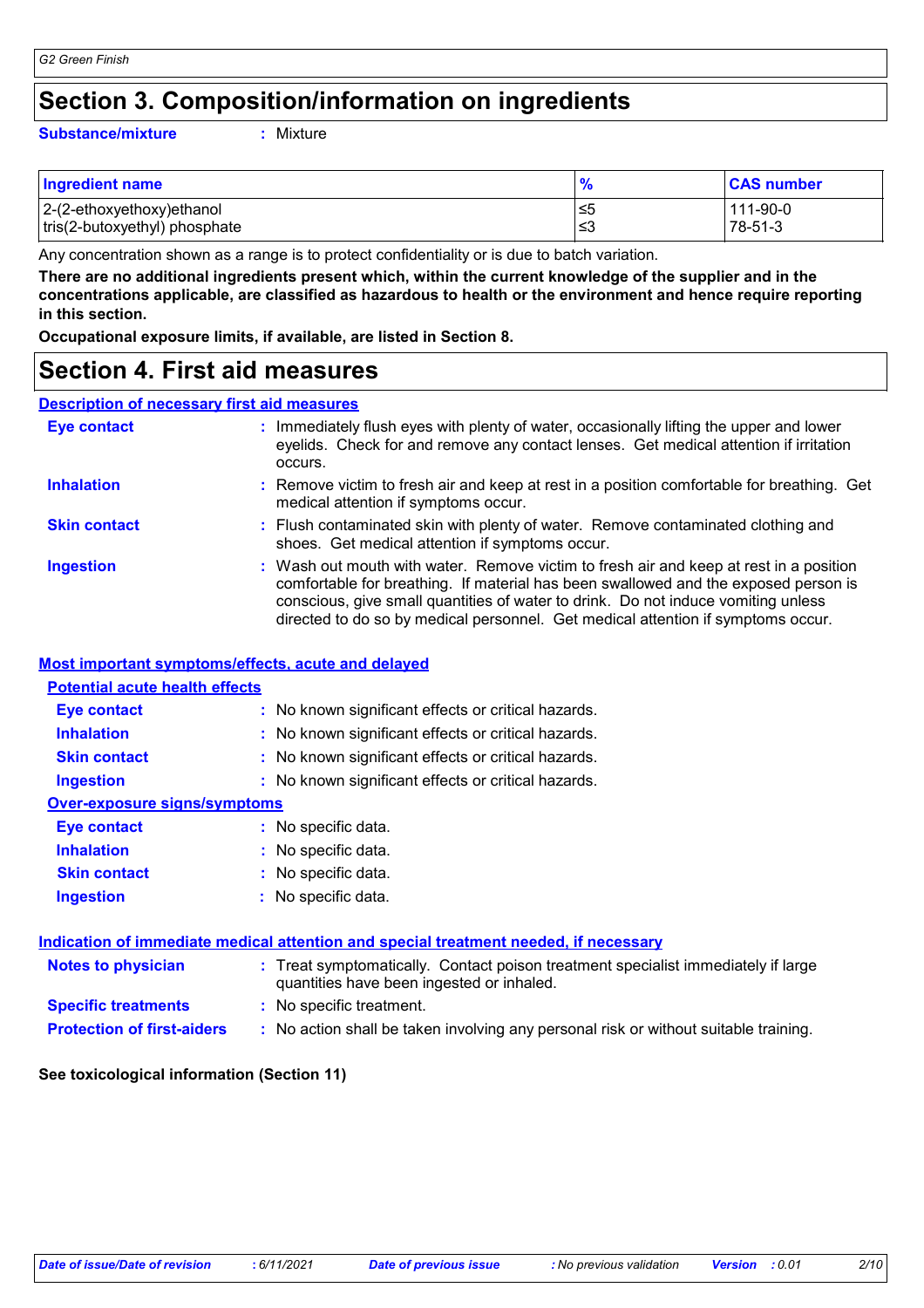# **Section 5. Fire-fighting measures**

| <b>Extinguishing media</b>                               |                                                                                                                                                                                                     |
|----------------------------------------------------------|-----------------------------------------------------------------------------------------------------------------------------------------------------------------------------------------------------|
| <b>Suitable extinguishing</b><br>media                   | : Use an extinguishing agent suitable for the surrounding fire.                                                                                                                                     |
| <b>Unsuitable extinguishing</b><br>media                 | : None known.                                                                                                                                                                                       |
| <b>Specific hazards arising</b><br>from the chemical     | : In a fire or if heated, a pressure increase will occur and the container may burst.                                                                                                               |
| <b>Hazardous thermal</b><br>decomposition products       | Decomposition products may include the following materials:<br>carbon dioxide<br>carbon monoxide<br>phosphorus oxides                                                                               |
| <b>Special protective actions</b><br>for fire-fighters   | : Promptly isolate the scene by removing all persons from the vicinity of the incident if<br>there is a fire. No action shall be taken involving any personal risk or without suitable<br>training. |
| <b>Special protective</b><br>equipment for fire-fighters | Fire-fighters should wear appropriate protective equipment and self-contained breathing<br>apparatus (SCBA) with a full face-piece operated in positive pressure mode.                              |

## **Section 6. Accidental release measures**

|                                                              | <b>Personal precautions, protective equipment and emergency procedures</b>                                                                                                                                                                                                                                                                                                                                                                                                                                                                                                                 |  |
|--------------------------------------------------------------|--------------------------------------------------------------------------------------------------------------------------------------------------------------------------------------------------------------------------------------------------------------------------------------------------------------------------------------------------------------------------------------------------------------------------------------------------------------------------------------------------------------------------------------------------------------------------------------------|--|
| For non-emergency<br>personnel                               | : No action shall be taken involving any personal risk or without suitable training.<br>Evacuate surrounding areas. Keep unnecessary and unprotected personnel from<br>entering. Do not touch or walk through spilled material. Put on appropriate personal<br>protective equipment.                                                                                                                                                                                                                                                                                                       |  |
| For emergency responders                                     | : If specialized clothing is required to deal with the spillage, take note of any information in<br>Section 8 on suitable and unsuitable materials. See also the information in "For non-<br>emergency personnel".                                                                                                                                                                                                                                                                                                                                                                         |  |
| <b>Environmental precautions</b>                             | : Avoid dispersal of spilled material and runoff and contact with soil, waterways, drains<br>and sewers. Inform the relevant authorities if the product has caused environmental<br>pollution (sewers, waterways, soil or air).                                                                                                                                                                                                                                                                                                                                                            |  |
| <b>Methods and materials for containment and cleaning up</b> |                                                                                                                                                                                                                                                                                                                                                                                                                                                                                                                                                                                            |  |
| <b>Small spill</b>                                           | : Stop leak if without risk. Move containers from spill area. Dilute with water and mop up<br>if water-soluble. Alternatively, or if water-insoluble, absorb with an inert dry material and<br>place in an appropriate waste disposal container. Dispose of via a licensed waste<br>disposal contractor.                                                                                                                                                                                                                                                                                   |  |
| <b>Large spill</b>                                           | : Stop leak if without risk. Move containers from spill area. Prevent entry into sewers,<br>water courses, basements or confined areas. Wash spillages into an effluent treatment<br>plant or proceed as follows. Contain and collect spillage with non-combustible,<br>absorbent material e.g. sand, earth, vermiculite or diatomaceous earth and place in<br>container for disposal according to local regulations (see Section 13). Dispose of via a<br>licensed waste disposal contractor. Note: see Section 1 for emergency contact<br>information and Section 13 for waste disposal. |  |

# **Section 7. Handling and storage**

#### **Precautions for safe handling**

| <b>Protective measures</b>                       | : Put on appropriate personal protective equipment (see Section 8).                                                                                                                                                                                                                                                                                           |
|--------------------------------------------------|---------------------------------------------------------------------------------------------------------------------------------------------------------------------------------------------------------------------------------------------------------------------------------------------------------------------------------------------------------------|
| <b>Advice on general</b><br>occupational hygiene | : Eating, drinking and smoking should be prohibited in areas where this material is<br>handled, stored and processed. Workers should wash hands and face before eating,<br>drinking and smoking. Remove contaminated clothing and protective equipment before<br>entering eating areas. See also Section 8 for additional information on hygiene<br>measures. |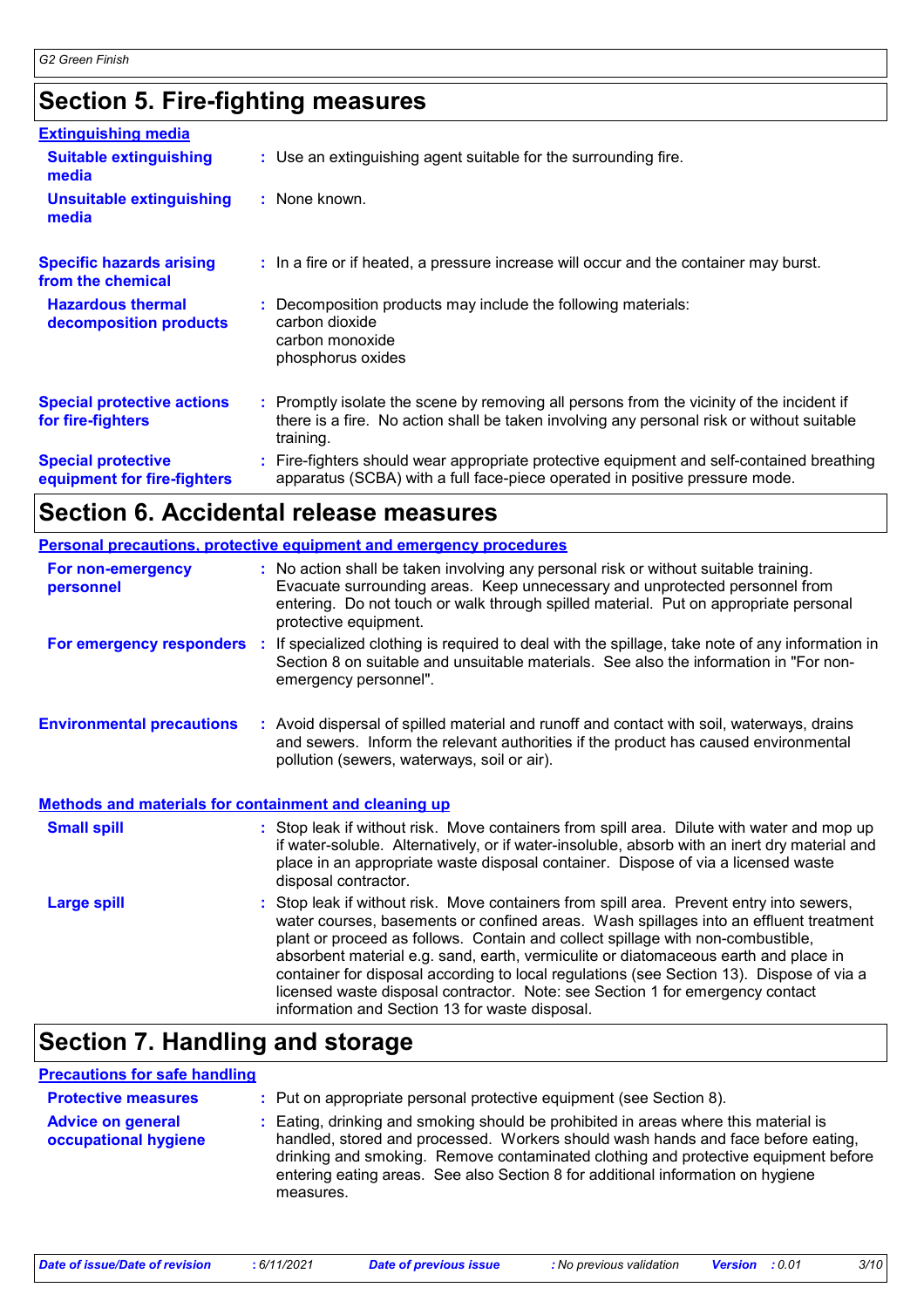# **Section 7. Handling and storage**

| Containers that have been opened must be carefully resealed and kept upright to<br>prevent leakage. Do not store in unlabeled containers. Use appropriate containment to<br>avoid environmental contamination. See Section 10 for incompatible materials before<br>handling or use. | <b>Conditions for safe storage,</b><br>including any<br><b>incompatibilities</b> | : Store in accordance with local regulations. Store in original container protected from<br>direct sunlight in a dry, cool and well-ventilated area, away from incompatible materials<br>and food and drink. Keep container tightly closed and sealed until ready for use. |
|-------------------------------------------------------------------------------------------------------------------------------------------------------------------------------------------------------------------------------------------------------------------------------------|----------------------------------------------------------------------------------|----------------------------------------------------------------------------------------------------------------------------------------------------------------------------------------------------------------------------------------------------------------------------|
|-------------------------------------------------------------------------------------------------------------------------------------------------------------------------------------------------------------------------------------------------------------------------------------|----------------------------------------------------------------------------------|----------------------------------------------------------------------------------------------------------------------------------------------------------------------------------------------------------------------------------------------------------------------------|

### **Section 8. Exposure controls/personal protection**

#### **Control parameters**

#### **Occupational exposure limits**

| Ingredient name               | <b>Exposure limits</b>                                            |
|-------------------------------|-------------------------------------------------------------------|
| 2-(2-ethoxyethoxy) ethanol    | <b>AIHA WEEL (United States, 7/2020).</b><br>TWA: 25 ppm 8 hours. |
| tris(2-butoxyethyl) phosphate | INone.                                                            |

| <b>Appropriate engineering</b><br><b>controls</b> |   | : Good general ventilation should be sufficient to control worker exposure to airborne<br>contaminants.                                                                                                                                                                                                                                                                                           |
|---------------------------------------------------|---|---------------------------------------------------------------------------------------------------------------------------------------------------------------------------------------------------------------------------------------------------------------------------------------------------------------------------------------------------------------------------------------------------|
| <b>Environmental exposure</b><br><b>controls</b>  |   | Emissions from ventilation or work process equipment should be checked to ensure<br>they comply with the requirements of environmental protection legislation. In some<br>cases, fume scrubbers, filters or engineering modifications to the process equipment<br>will be necessary to reduce emissions to acceptable levels.                                                                     |
| <b>Individual protection measures</b>             |   |                                                                                                                                                                                                                                                                                                                                                                                                   |
| <b>Hygiene measures</b>                           |   | : Wash hands, forearms and face thoroughly after handling chemical products, before<br>eating, smoking and using the lavatory and at the end of the working period.<br>Appropriate techniques should be used to remove potentially contaminated clothing.<br>Wash contaminated clothing before reusing. Ensure that eyewash stations and safety<br>showers are close to the workstation location. |
| <b>Eye/face protection</b>                        |   | Safety eyewear complying with an approved standard should be used when a risk<br>assessment indicates this is necessary to avoid exposure to liquid splashes, mists,<br>gases or dusts. If contact is possible, the following protection should be worn, unless<br>the assessment indicates a higher degree of protection: safety glasses with side-<br>shields.                                  |
| <b>Skin protection</b>                            |   |                                                                                                                                                                                                                                                                                                                                                                                                   |
| <b>Hand protection</b>                            |   | : Chemical-resistant, impervious gloves complying with an approved standard should be<br>worn at all times when handling chemical products if a risk assessment indicates this is<br>necessary.                                                                                                                                                                                                   |
| <b>Body protection</b>                            |   | Personal protective equipment for the body should be selected based on the task being<br>performed and the risks involved and should be approved by a specialist before<br>handling this product.                                                                                                                                                                                                 |
| <b>Other skin protection</b>                      |   | : Appropriate footwear and any additional skin protection measures should be selected<br>based on the task being performed and the risks involved and should be approved by a<br>specialist before handling this product.                                                                                                                                                                         |
| <b>Respiratory protection</b>                     | ÷ | Based on the hazard and potential for exposure, select a respirator that meets the<br>appropriate standard or certification. Respirators must be used according to a<br>respiratory protection program to ensure proper fitting, training, and other important<br>aspects of use.                                                                                                                 |

# **Section 9. Physical and chemical properties**

| <b>Appearance</b>     |                              |
|-----------------------|------------------------------|
| <b>Physical state</b> | : Liquid                     |
| <b>Color</b>          | : Milky White (No dye added) |
| <b>Odor</b>           | : Bland (No fragrance added) |
| <b>Odor threshold</b> | : Not available              |
|                       |                              |

*Date of issue/Date of revision* **:** *6/11/2021 Date of previous issue : No previous validation Version : 0.01 4/10*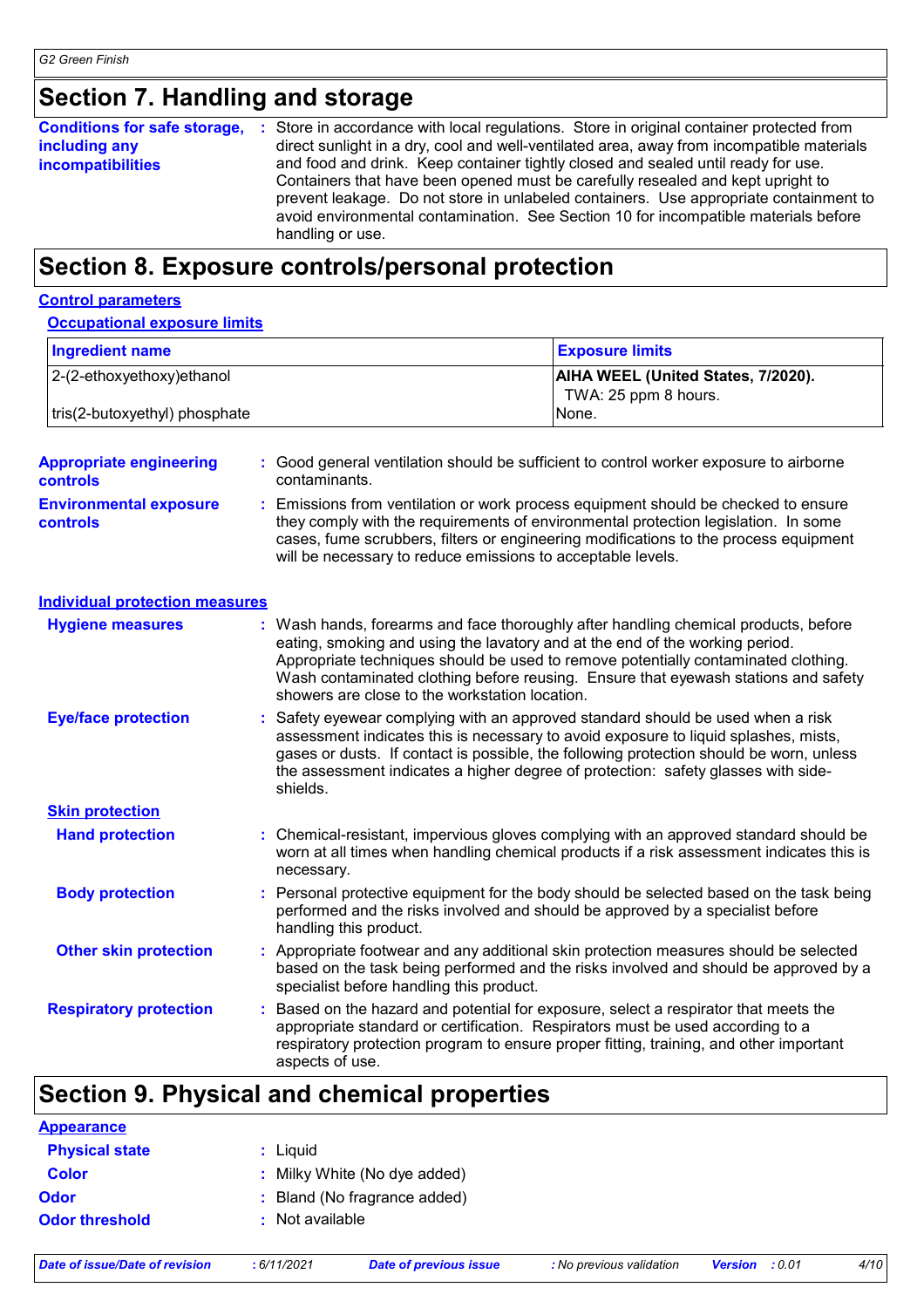# **Section 9. Physical and chemical properties**

| рH                                                |    | : 7.1                                 |
|---------------------------------------------------|----|---------------------------------------|
| <b>Melting point</b>                              |    | : $0^{\circ}$ C (32 $^{\circ}$ F)     |
| <b>Boiling point</b>                              | t. | 100°C (212°F)                         |
| <b>Flash point</b>                                |    | Closed cup: >93.334°C (>200°F)        |
| <b>Evaporation rate</b>                           |    | Not available                         |
| <b>Flammability (solid, gas)</b>                  |    | : Not available                       |
| Lower and upper explosive<br>(flammable) limits   |    | : Not available                       |
| <b>Vapor pressure</b>                             | t. | <4 kPa (<30 mm Hg) [room temperature] |
| <b>Vapor density</b>                              | ÷. | $<$ 1 [Air = 1]                       |
| <b>Relative density</b>                           |    | $1.03$ g/cm <sup>3</sup>              |
| <b>Solubility</b>                                 |    | Not available                         |
| <b>Partition coefficient: n-</b><br>octanol/water |    | : Not available                       |
| <b>Auto-ignition temperature</b>                  |    | : Not available                       |
| <b>Decomposition temperature</b>                  |    | : Not available                       |
| <b>Viscosity</b>                                  |    | Not available                         |
| <b>VOC content</b>                                |    | 1%                                    |

# **Section 10. Stability and reactivity**

| <b>Hazardous decomposition</b><br>products          | : Under normal conditions of storage and use, hazardous decomposition products should<br>not be produced. |
|-----------------------------------------------------|-----------------------------------------------------------------------------------------------------------|
| <b>Incompatible materials</b>                       | : No specific data.                                                                                       |
| <b>Conditions to avoid</b>                          | : No specific data.                                                                                       |
| <b>Possibility of hazardous</b><br><b>reactions</b> | : Under normal conditions of storage and use, hazardous reactions will not occur.                         |
| <b>Chemical stability</b>                           | : The product is stable.                                                                                  |
| <b>Reactivity</b>                                   | : No specific test data related to reactivity available for this product or its ingredients.              |

### **Section 11. Toxicological information**

#### **Information on toxicological effects**

| <b>Acute toxicity</b>                                         |                        |                |                                    |                 |  |
|---------------------------------------------------------------|------------------------|----------------|------------------------------------|-----------------|--|
| <b>Product/ingredient name</b>                                | <b>Result</b>          | <b>Species</b> | <b>Dose</b>                        | <b>Exposure</b> |  |
| $ 2-(2-ethoxyethoxy)ethanol$<br>tris(2-butoxyethyl) phosphate | LD50 Oral<br>LD50 Oral | Rat<br>Rat     | $ 7500 \text{ mg/kg} $<br>$3$ g/kg |                 |  |

### **Irritation/Corrosion**

| <b>Product/ingredient name</b> | <b>Result</b>            | <b>Species</b> | <b>Score</b> | <b>Exposure</b>     | <b>Observation</b> |
|--------------------------------|--------------------------|----------------|--------------|---------------------|--------------------|
| 2-(2-ethoxyethoxy)ethanol      | Eyes - Mild irritant     | Rabbit         |              | $125 \text{ mg}$    |                    |
|                                | Eyes - Moderate irritant | Rabbit         |              | $500 \text{ mg}$    | ۰                  |
|                                | Skin - Mild irritant     | Rabbit         |              | 24 hours 500        |                    |
|                                |                          |                |              | l mg                |                    |
| tris(2-butoxyethyl) phosphate  | Eyes - Mild irritant     | Rabbit         |              | <b>24 hours 500</b> |                    |
|                                |                          |                |              | l ma                |                    |
|                                | Skin - Mild irritant     | Rabbit         |              | 24 hours 500        |                    |
|                                |                          |                |              | mg                  |                    |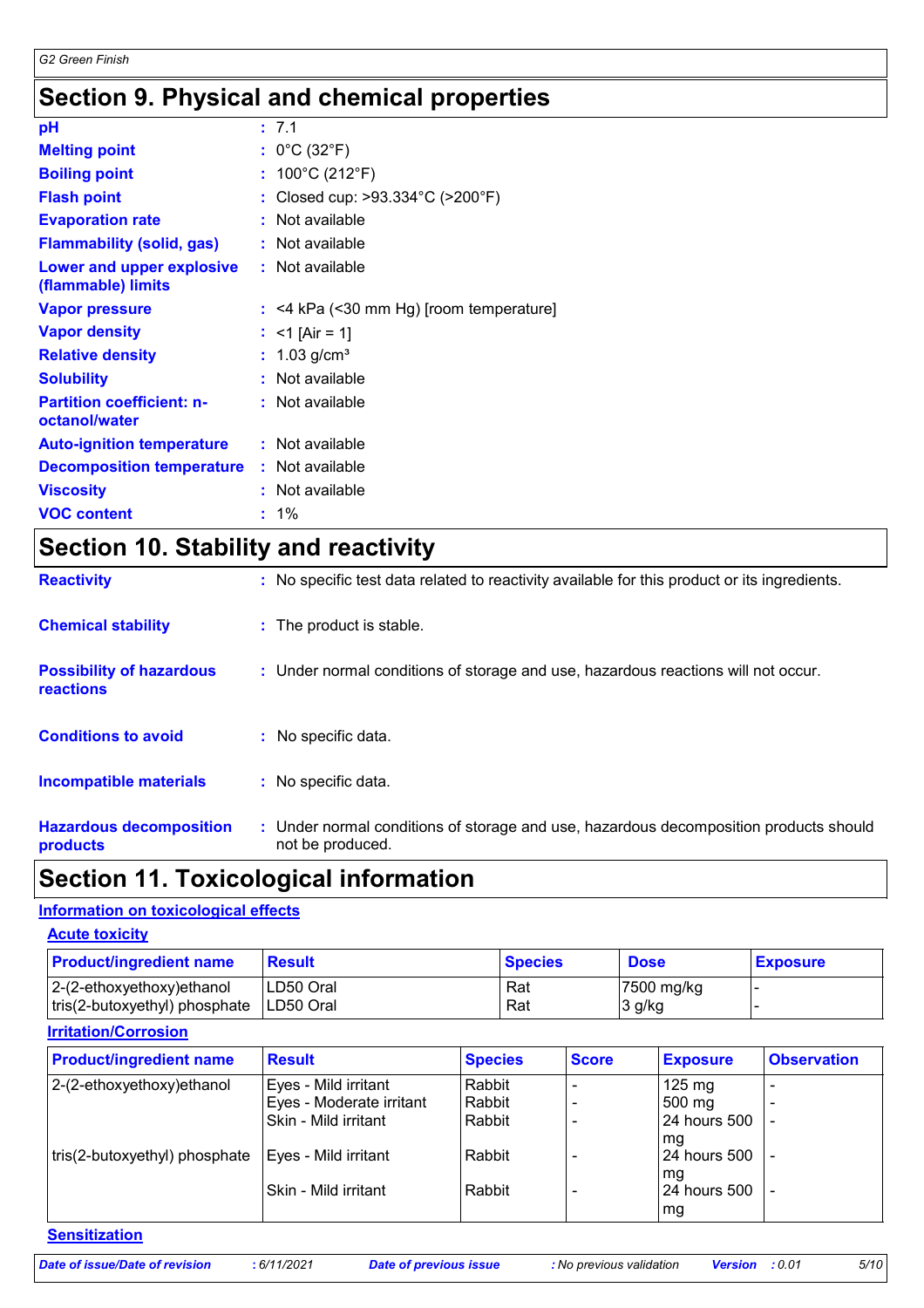## **Section 11. Toxicological information**

Not available

**Mutagenicity**

Not available

#### **Carcinogenicity**

Not available

#### **Reproductive toxicity**

Not available

#### **Teratogenicity**

Not available

#### **Specific target organ toxicity (single exposure)**

Not available

#### **Specific target organ toxicity (repeated exposure)** Not available

#### **Aspiration hazard**

Not available

| <b>Information on the likely</b><br>routes of exposure | : Not available                                     |
|--------------------------------------------------------|-----------------------------------------------------|
| <b>Potential acute health effects</b>                  |                                                     |
| <b>Eye contact</b>                                     | : No known significant effects or critical hazards. |
| <b>Inhalation</b>                                      | : No known significant effects or critical hazards. |
| <b>Skin contact</b>                                    | : No known significant effects or critical hazards. |
| <b>Ingestion</b>                                       | : No known significant effects or critical hazards. |

#### **Symptoms related to the physical, chemical and toxicological characteristics**

| <b>Eye contact</b>  | : No specific data. |
|---------------------|---------------------|
| <b>Inhalation</b>   | : No specific data. |
| <b>Skin contact</b> | : No specific data. |
| <b>Ingestion</b>    | : No specific data. |

#### **Delayed and immediate effects and also chronic effects from short and long term exposure**

| <b>Short term exposure</b>                       |                                                     |
|--------------------------------------------------|-----------------------------------------------------|
| <b>Potential immediate</b><br>effects            | : Not available                                     |
| <b>Potential delayed effects</b>                 | : Not available                                     |
| <b>Long term exposure</b>                        |                                                     |
| <b>Potential immediate</b><br>effects            | $:$ Not available                                   |
| <b>Potential delayed effects : Not available</b> |                                                     |
| <b>Potential chronic health effects</b>          |                                                     |
| Not available                                    |                                                     |
| <b>General</b>                                   | : No known significant effects or critical hazards. |
| <b>Carcinogenicity</b>                           | : No known significant effects or critical hazards. |
| <b>Mutagenicity</b>                              | : No known significant effects or critical hazards. |
| <b>Teratogenicity</b>                            | : No known significant effects or critical hazards. |
| <b>Developmental effects</b>                     | : No known significant effects or critical hazards. |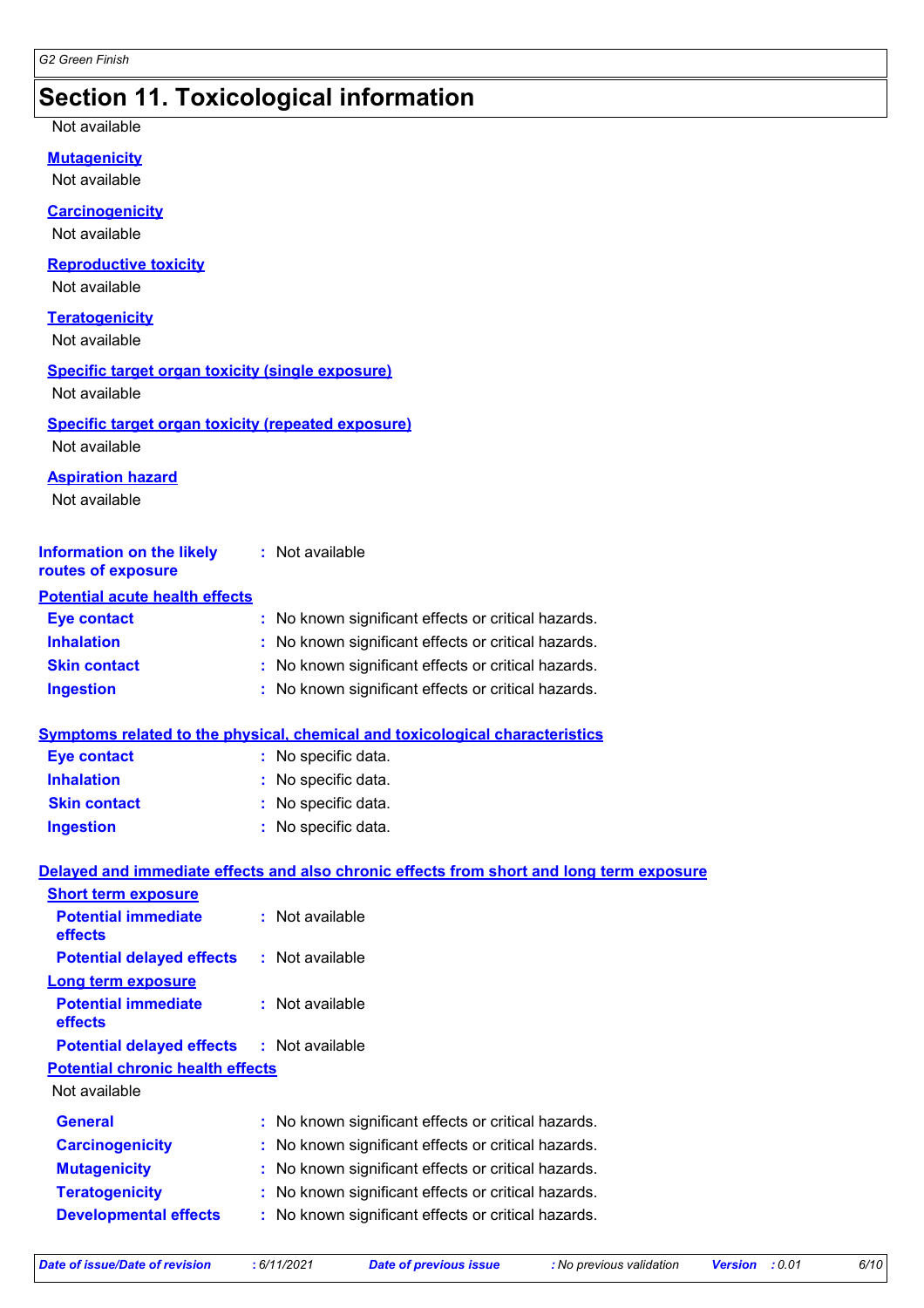# **Section 11. Toxicological information**

**Fertility effects** : No known significant effects or critical hazards.

#### **Numerical measures of toxicity**

| <b>Acute toxicity estimates</b> |
|---------------------------------|
|---------------------------------|

| <b>Route</b> | <b>ATE value</b> |
|--------------|------------------|
| Oral         | 123166.3 mg/kg   |

### **Section 12. Ecological information**

#### **Toxicity**

| <b>Product/ingredient name</b> | <b>Result</b>                                                           | <b>Species</b>                                                   | <b>Exposure</b>        |
|--------------------------------|-------------------------------------------------------------------------|------------------------------------------------------------------|------------------------|
| 2-(2-ethoxyethoxy)ethanol      | Acute LC50 3340000 µg/l Fresh water                                     | Daphnia - Daphnia magna -<br>l Neonate                           | 48 hours               |
| tris(2-butoxyethyl) phosphate  | Acute LC50 6010000 µg/l Fresh water<br>Acute LC50 3.34 mg/l Fresh water | <b>Fish - Ictalurus punctatus</b><br>Fish - Danio rerio - Embryo | 196 hours<br>196 hours |

#### **Persistence and degradability**

Not available

#### **Bioaccumulative potential**

| <b>Product/ingredient name</b> | <b>LogP</b> <sub>ow</sub> | <b>BCF</b> | <b>Potential</b> |
|--------------------------------|---------------------------|------------|------------------|
| $ 2-(2-ethoxyethoxy)ethanol$   | $-0.54$                   |            | low              |
| tris(2-butoxyethyl) phosphate  | 3.75                      | 5.8        | low              |

#### **Mobility in soil**

**Soil/water partition coefficient (KOC) :** Not available

**Other adverse effects** : No known significant effects or critical hazards.

### **Section 13. Disposal considerations**

| <b>Disposal methods</b> | : The generation of waste should be avoided or minimized wherever possible. Disposal<br>of this product, solutions and any by-products should at all times comply with the<br>requirements of environmental protection and waste disposal legislation and any<br>regional local authority requirements. Dispose of surplus and non-recyclable products<br>via a licensed waste disposal contractor. Waste should not be disposed of untreated to<br>the sewer unless fully compliant with the requirements of all authorities with jurisdiction.<br>Waste packaging should be recycled. Incineration or landfill should only be considered<br>when recycling is not feasible. This material and its container must be disposed of in a<br>safe way. Empty containers or liners may retain some product residues. Avoid<br>dispersal of spilled material and runoff and contact with soil, waterways, drains and<br>sewers. |
|-------------------------|----------------------------------------------------------------------------------------------------------------------------------------------------------------------------------------------------------------------------------------------------------------------------------------------------------------------------------------------------------------------------------------------------------------------------------------------------------------------------------------------------------------------------------------------------------------------------------------------------------------------------------------------------------------------------------------------------------------------------------------------------------------------------------------------------------------------------------------------------------------------------------------------------------------------------|
|-------------------------|----------------------------------------------------------------------------------------------------------------------------------------------------------------------------------------------------------------------------------------------------------------------------------------------------------------------------------------------------------------------------------------------------------------------------------------------------------------------------------------------------------------------------------------------------------------------------------------------------------------------------------------------------------------------------------------------------------------------------------------------------------------------------------------------------------------------------------------------------------------------------------------------------------------------------|

### **Section 14. Transport information**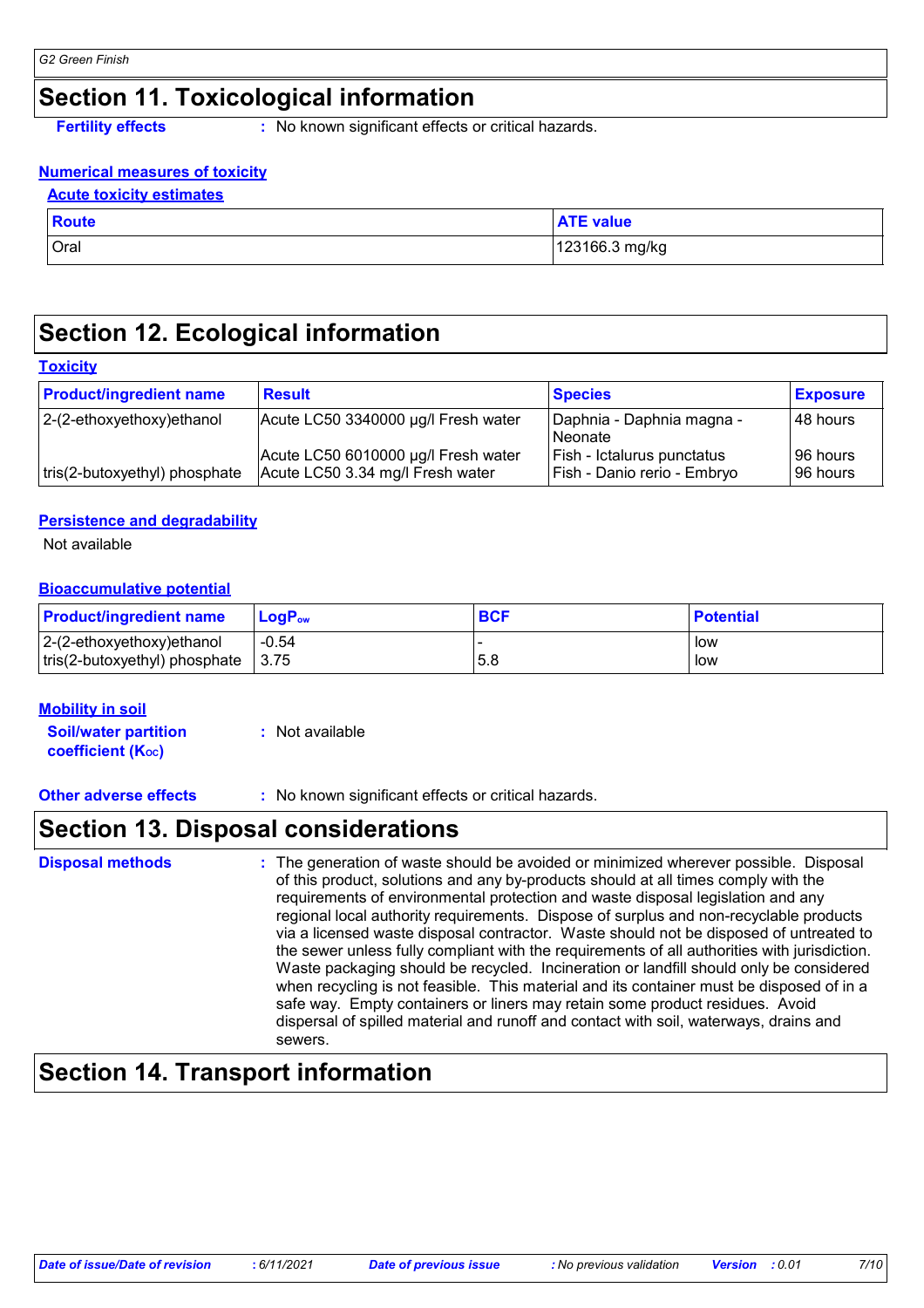## **Section 14. Transport information**

|                                      | <b>DOT Classification</b> | <b>IMDG</b>   | <b>IATA</b>   |
|--------------------------------------|---------------------------|---------------|---------------|
| <b>UN number</b>                     | Not regulated             | Not regulated | Not regulated |
| <b>UN proper</b><br>shipping name    | ۰                         |               | ۰             |
| <b>Transport</b><br>hazard class(es) |                           |               |               |
| <b>Packing group</b>                 | $\blacksquare$            | -             |               |
| <b>Environmental</b><br>hazards      | ∣No.                      | No.           | ∣No.          |

**Additional information**

**Special precautions for user Transport within user's premises:** always transport in closed containers that are **:** upright and secure. Ensure that persons transporting the product know what to do in the event of an accident or spillage.

**Transport in bulk according :** Not available **to IMO instruments**

# **Section 15. Regulatory information**

#### **U.S. Federal regulations**

**Clean Air Act Section 112 :** Listed **(b) Hazardous Air Pollutants (HAPs)**

#### **SARA 311/312**

**Classification :** Not applicable

#### **Composition/information on ingredients**

| <b>Name</b>                                                    |      | <b>Classification</b>                                                      |
|----------------------------------------------------------------|------|----------------------------------------------------------------------------|
| $ 2-(2-ethoxyethoxy)e$ thanol<br>tris(2-butoxyethyl) phosphate | ' ≤3 | <b>EYE IRRITATION - Category 2A</b><br><b>EYE IRRITATION - Category 2B</b> |

#### **SARA 313**

|                                           | <b>Product name</b>       | <b>CAS number</b> | $\frac{9}{6}$ |
|-------------------------------------------|---------------------------|-------------------|---------------|
| <b>Form R - Reporting</b><br>requirements | 2-(2-ethoxyethoxy)ethanol | $111-90-0$        | ′≤5           |

SARA 313 notifications must not be detached from the SDS and any copying and redistribution of the SDS shall include copying and redistribution of the notice attached to copies of the SDS subsequently redistributed.

#### **Inventory list**

| <b>CANADA INVENTORY</b><br>(DSL)            | : All components are listed or exempted. |
|---------------------------------------------|------------------------------------------|
| <b>United States inventory</b><br>(TSCA 8b) | : All components are active or exempted. |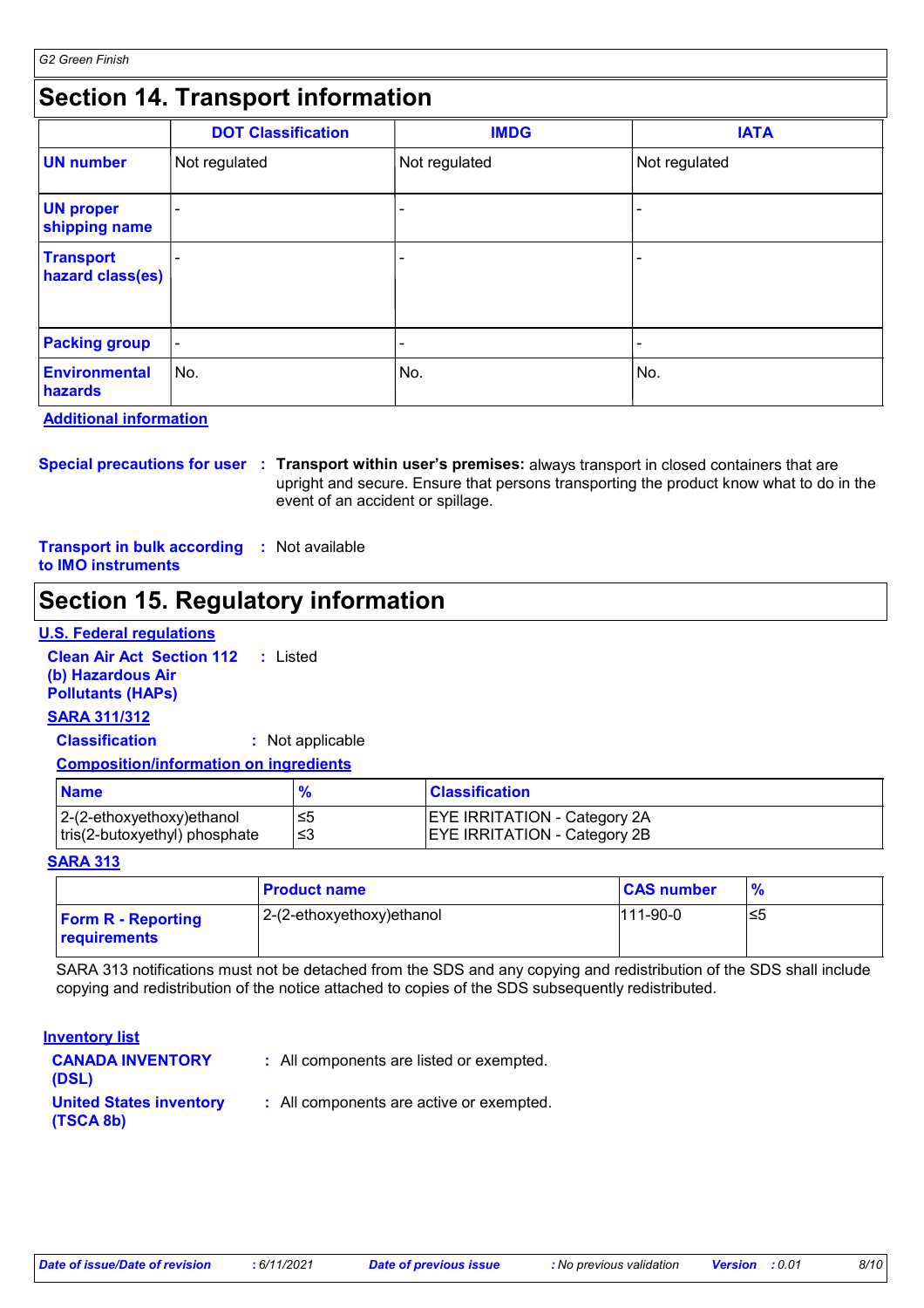# **Section 16. Other information**

### **Hazardous Material Information System (U.S.A.)**



**Caution: HMIS® ratings are based on a 0-4 rating scale, with 0 representing minimal hazards or risks, and 4 representing significant hazards or risks. Although HMIS® ratings and the associated label are not required on SDSs or products leaving a facility under 29 CFR 1910.1200, the preparer may choose to provide them. HMIS® ratings are to be used with a fully implemented HMIS® program. HMIS® is a registered trademark and service mark of the American Coatings Association, Inc.**

**The customer is responsible for determining the PPE code for this material. For more information on HMIS® Personal Protective Equipment (PPE) codes, consult the HMIS® Implementation Manual.**

#### **National Fire Protection Association (U.S.A.)**



**Reprinted with permission from NFPA 704-2001, Identification of the Hazards of Materials for Emergency Response Copyright ©1997, National Fire Protection Association, Quincy, MA 02269. This reprinted material is not the complete and official position of the National Fire Protection Association, on the referenced subject which is represented only by the standard in its entirety.**

**Copyright ©2001, National Fire Protection Association, Quincy, MA 02269. This warning system is intended to be interpreted and applied only by properly trained individuals to identify fire, health and reactivity hazards of chemicals. The user is referred to certain limited number of chemicals with recommended classifications in NFPA 49 and NFPA 325, which would be used as a guideline only. Whether the chemicals are classified by NFPA or not, anyone using the 704 systems to classify chemicals does so at their own risk.**

| <b>Classification</b>                    |                                                                                                                                                                                                                                                                                                                                                                                                                                                                                                                                                                   | <b>Justification</b> |
|------------------------------------------|-------------------------------------------------------------------------------------------------------------------------------------------------------------------------------------------------------------------------------------------------------------------------------------------------------------------------------------------------------------------------------------------------------------------------------------------------------------------------------------------------------------------------------------------------------------------|----------------------|
| Not classified.                          |                                                                                                                                                                                                                                                                                                                                                                                                                                                                                                                                                                   |                      |
| <b>History</b>                           |                                                                                                                                                                                                                                                                                                                                                                                                                                                                                                                                                                   |                      |
| <b>Date of printing</b>                  | : 6/11/2021                                                                                                                                                                                                                                                                                                                                                                                                                                                                                                                                                       |                      |
| Date of issue/Date of<br><b>revision</b> | : 6/11/2021                                                                                                                                                                                                                                                                                                                                                                                                                                                                                                                                                       |                      |
| Date of previous issue                   | : No previous validation                                                                                                                                                                                                                                                                                                                                                                                                                                                                                                                                          |                      |
| <b>Version</b>                           | : 0.01                                                                                                                                                                                                                                                                                                                                                                                                                                                                                                                                                            |                      |
| <b>Key to abbreviations</b>              | $\therefore$ ATE = Acute Toxicity Estimate<br>BCF = Bioconcentration Factor<br>GHS = Globally Harmonized System of Classification and Labelling of Chemicals<br>IATA = International Air Transport Association<br>IBC = Intermediate Bulk Container<br><b>IMDG</b> = International Maritime Dangerous Goods<br>LogPow = logarithm of the octanol/water partition coefficient<br>MARPOL = International Convention for the Prevention of Pollution From Ships, 1973<br>as modified by the Protocol of 1978. ("Marpol" = marine pollution)<br>$UN = United Nations$ |                      |
| <b>References</b>                        | : Not available                                                                                                                                                                                                                                                                                                                                                                                                                                                                                                                                                   |                      |
|                                          | $\nabla$ Indicates information that has changed from previously issued version.                                                                                                                                                                                                                                                                                                                                                                                                                                                                                   |                      |

#### **Procedure used to derive the classification**

**Indicates information that has changed from previously issued version.**

#### **Notice to reader**